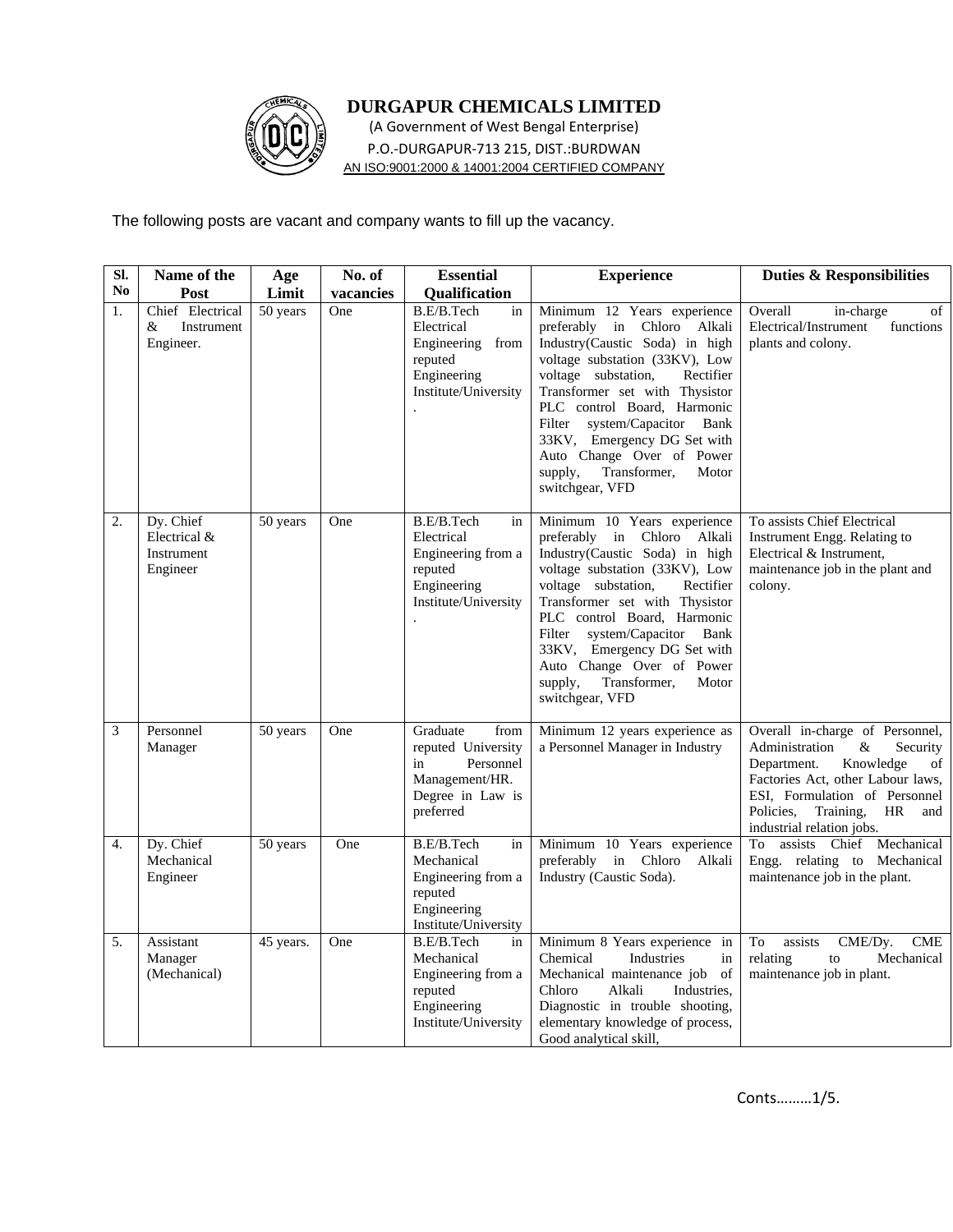| SI.            | Name of the                                    | Age       | No. of    | <b>Essential</b>                                                                                                                 | <b>Experience</b>                                                                                                                                                                                                                                                                                                                                                                           | <b>Duties &amp; Responsibilities</b>                                                                                                                                                                                                                         |
|----------------|------------------------------------------------|-----------|-----------|----------------------------------------------------------------------------------------------------------------------------------|---------------------------------------------------------------------------------------------------------------------------------------------------------------------------------------------------------------------------------------------------------------------------------------------------------------------------------------------------------------------------------------------|--------------------------------------------------------------------------------------------------------------------------------------------------------------------------------------------------------------------------------------------------------------|
| N <sub>0</sub> | Post                                           | Limit     | vacancies | Qualification                                                                                                                    |                                                                                                                                                                                                                                                                                                                                                                                             |                                                                                                                                                                                                                                                              |
| 6              | Assistant<br>Manager<br>(Electrical)           | 45 years. | One       | B.E/B.Tech<br>in<br>Electrical<br>Engineering from a<br>reputed<br>Engineering<br>Institute/University                           | Minimum 8 Years experience<br>preferably in Chloro Alkali<br>Industry(Caustic Soda) in high<br>voltage substation (33KV), Low<br>voltage substation,<br>Rectifier<br>Transformer set with Thysistor<br>PLC control Board, Harmonic<br>system/Capacitor<br>Bank<br>Filter<br>33KV, Emergency DG Set with<br>Auto Change Over of Power<br>Transformer,<br>supply,<br>Motor<br>switchgear, VFD | assists<br>Chief<br>Electrical<br>To<br>Instrument Engg./Dy. CE&IE for<br>Electrical Maintenance, to locate<br>fault and their rectification,<br>Regular relating to Electrical<br>Instrument, maintenance job in<br>plant and colony.                       |
| 7              | <b>Chief Chemist</b>                           | 50 years  | One       | PhD/1st<br>Class<br>M.Sc. (Chemistry)<br>from<br>reputed<br>Institute<br>/University.                                            | Minimum 10 years experience in<br>quality control preferably Chloro-<br>Alkali industries.                                                                                                                                                                                                                                                                                                  | Overall responsibility of quality<br>control and R&D should be<br>conversant of ISO & Environment<br>issues.                                                                                                                                                 |
| 8              | Sr. Chemist                                    | 45 years  | One       | M.Sc in Chemistry<br>or B.Sc. (Hons) in<br>Chemistry<br>from<br>Institute<br>reputed<br>/University.                             | For M.Sc. 8 Years Experience<br>and for B.Sc.(Hons) with 10 years<br>experience in Chemical laboratory<br>or quality control.                                                                                                                                                                                                                                                               | Quality control of raw materials<br>& finished products including<br>analysis of effluents and other<br>chemicals                                                                                                                                            |
| 9.             | Assistant<br>Engineer<br>(Instrumentation)     | 45 years. | One       | B.E/B.Tech<br>in<br>Instrument<br>Engineering<br>or<br>Electronics<br>&<br>Telecommunication<br>from reputed Engg.<br>Institute. | Minimum 5 years Experience in<br>Instrument Engineering, DCS,<br>Control valve etc.                                                                                                                                                                                                                                                                                                         | To assists CE&IE & Dy. CE in<br>instrument Engg                                                                                                                                                                                                              |
| 10.            | Assistant<br>Manager<br>(Budget & Cost)        | 45 years. | One       | Graduate<br>with<br>Chartered<br>Accountant/Cost<br>from<br>Accountant<br>reputed Institute/<br>University.                      | Minimum 8 years experience in<br>Finance<br>and<br>Accounts<br>of<br>manufacturing<br>Industry.<br>Responsible for finalization of<br>Accounts, Statutory & Internal<br>Audit, Cost Audit & Govt. Audit,<br>Costing, Budget preparation etc.                                                                                                                                                | To assist Head of Finance and<br>Accounts Dept. for all financial &<br>accounting job, audit, preparation<br>of Cost statement, Annual Budget<br>etc. should be able to prepare<br>Cost audit report. Knowledge of<br>ERP/Computerized Accounting<br>system. |
| 12.            | Assistant<br>Manager<br>(Internal Audit)       | 45 years. | One       | Graduate<br>with<br>Chartered<br>Accountant/Cost<br>Accountant from<br>reputed Institute.                                        | Minimum 8 years experience in in<br>audit of manufacturing Industry.<br>Responsible for finalization of<br>Accounts, Statutory & Internal<br>Audit, Cost Audit & Govt. Audit,<br>Costing, Budget preparation etc.                                                                                                                                                                           | To assists Head of Account &<br>Fiancé in internal audit, statutory<br>audit and other accounts matter.                                                                                                                                                      |
| 13             | Assistant<br>Manager<br>(Purchase &<br>Stores) | 45 Years  | One       | Degree<br>in<br>Chemical/<br>Mechanical/<br>Electrical<br>Engg<br>with Diploma in<br><b>Business</b><br>/Materials<br>Management | Minimum 8 years experience in<br>Purchase Department of any<br>organization preferably Chemical<br>Industry. Through knowledge in<br>purchase procedure, Tendering,<br>Inventory management, Logistic<br>function etc is desirable                                                                                                                                                          | To report G.M.(Works)                                                                                                                                                                                                                                        |

Conts………2/5.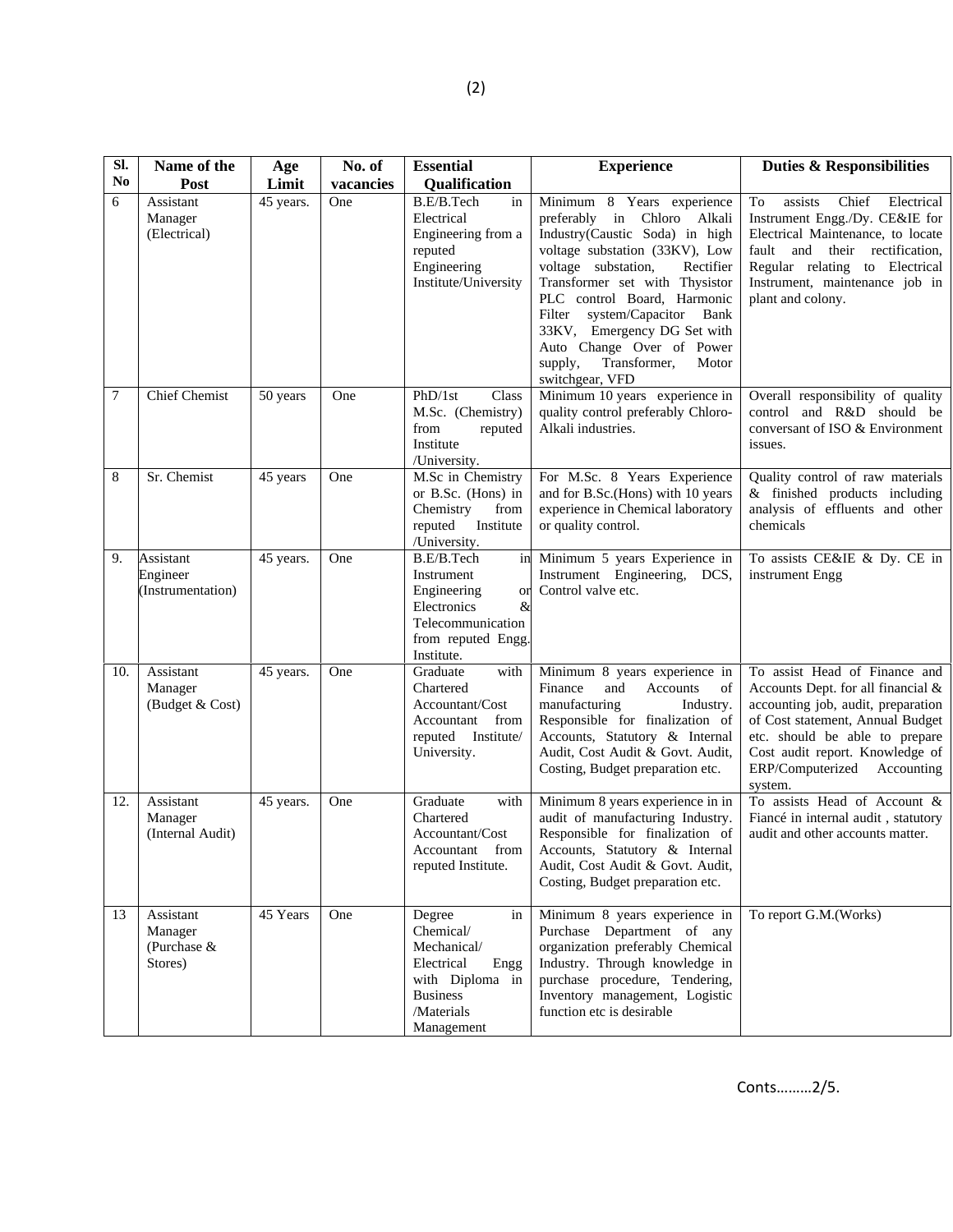| 14. | <b>Stores Officer</b>                                                         | 45 years. | One  | 1 <sup>st</sup> Class Graduate<br>with Post Graduate<br>Degree/Diploma in<br>Materials<br>Management from<br>reputed Institute.                     | Minimum 5 years experience in<br>Industry for maintaining Store<br>materials & Spares, Accounting<br>of stores item, ERP accounting,<br>Maintaining Store ledger, Bin<br>Card, ABC Analysis. Preference<br>will be given in working Chloro<br>Alkali Industry. | To<br>Manager<br>Asstt.<br>report<br>(Purchase & Stores)                                     |
|-----|-------------------------------------------------------------------------------|-----------|------|-----------------------------------------------------------------------------------------------------------------------------------------------------|----------------------------------------------------------------------------------------------------------------------------------------------------------------------------------------------------------------------------------------------------------------|----------------------------------------------------------------------------------------------|
| 15. | &<br>Custom<br>Transport<br>Officer (Mainly<br>Logistic<br>for<br>activities) | 45 years. | One  | Graduate in any<br>stream. Preference<br>be<br>will<br>given<br>having<br>in<br>qualification<br>Logistic<br>management from<br>reputed Institution | Minimum 5 years experience in in<br>logistic, movement of vehicles,<br>Floating tender for appointment<br>of Transporters. Experience and<br>Custom job.<br>Experience in<br>Chemical products handling is<br>desirable.                                       | To report G.M.(Commercial)                                                                   |
| 16. | Junior<br>Officer<br>(Technical)<br>Laboratory<br>Department                  | 40 years. | One  | (Hons)<br>in<br>B.Sc<br>Chemistry with 5<br>years experience.                                                                                       | Experience in Process control<br>Analysis / raw Materials and<br>finished products.                                                                                                                                                                            | To assists Sr. Chemist in process<br>Raw<br>material<br>control.<br>and<br>finished products |
| 17. | <b>Officer Trainee</b>                                                        | 30 years. | Four | CA/ICMA/MBA                                                                                                                                         | Some experience in Accounts,<br>Stores, Etc.                                                                                                                                                                                                                   |                                                                                              |

1. Knowledge of Computer/ERP system is desirable

2. No relaxation in qualification will be considered in the above mentioned posts applied for. Relaxation in age and experience may be considered for extremely deserving Candidates. Separate application to be sent for each post. The application is liable to be rejected if found unsuitable and not fulfilling the requisite qualification & experience

3. Internal candidates having specified qualification and experience may apply through proper channel/ Departmental Head/In ‐ Charge only for immediate higher grade/post

4. The application shall be rejected in case of canvassing

## **GENERAL TERMS & CONDITIONS**

5. All qualifications must be full time regular course from Govt. recognized University/ College/Institute

6. Reservation in recruitment of SC/ST categories shall be applicable as per Government guidelines. If suitable candidates of SC/ST are not available, the post shall be the filled up from General Candidates. Candidates claiming to belong any particular category such as SC/ST should submit the copy of SC/ST certificate along with the Application Form otherwise the said application shall not be considered in that category and liable to be rejected.

(3)

Conts………3/5.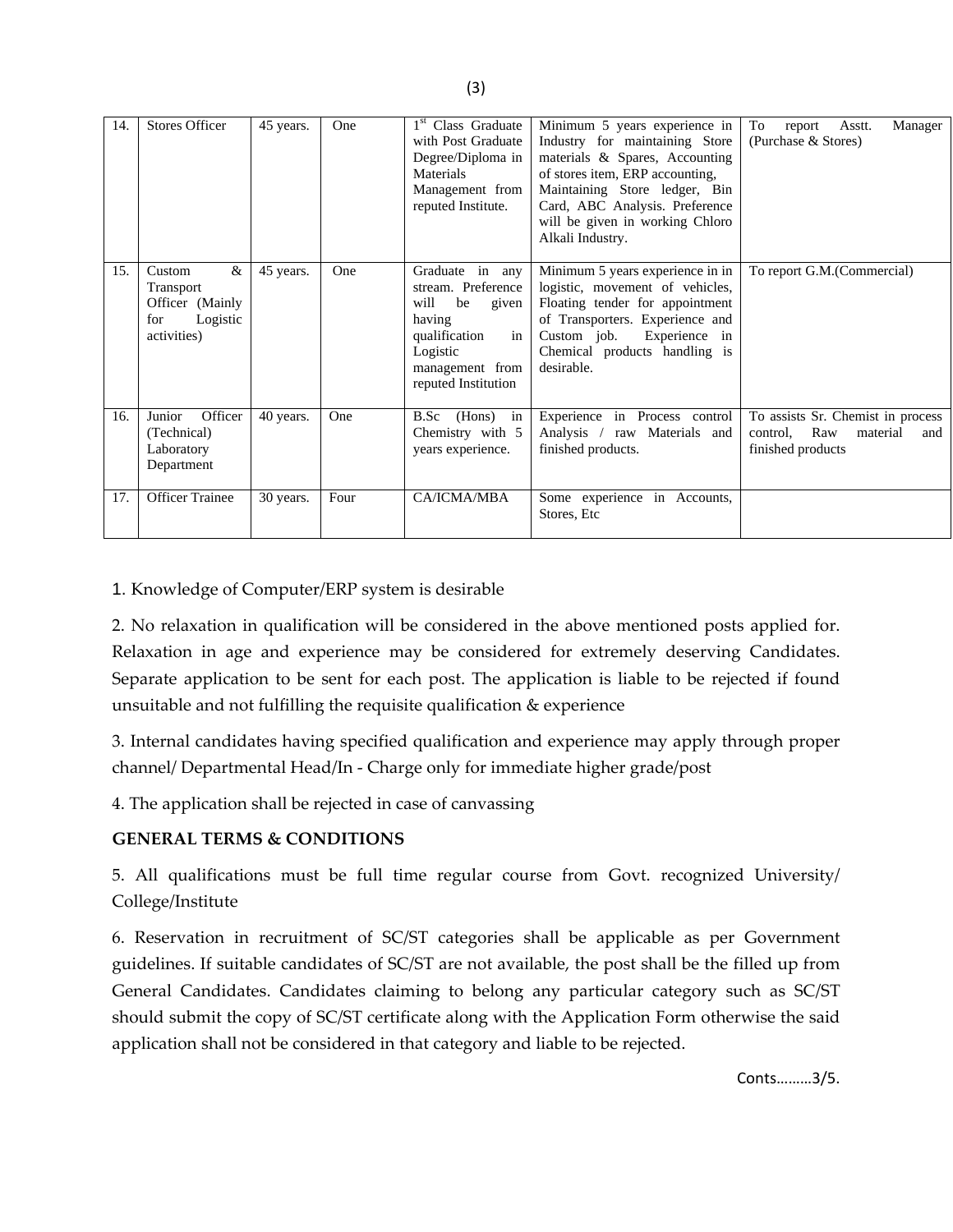7. While applying for any post, the applicants should ensure that he/she fulfils the eligibility and other norms mentioned above, as on the specified dates and that the particulars furnished are correct in all respects. In case, it is detected at any stage of recruitment that the candidates does not fulfill the eligibility norms and /or that he /she has furnished any incorrect /false information or has suppressed material facts, his /her candidature will stand automatically cancelled. If any of the above shortcoming(s) is/are detected after appointment, his / her services are liable to be terminated without any notice

8. Attested copies of relevant documents relating to age, qualifications, experience, caste certificate etc. must be accompanied with the application forms

9. No TA & DA shall be paid to the local candidates for attending the interview. Candidates outside the State of West Bengal, AC 3 Tier Train Fare or admissible class as per Co's rule for UP & DN journey shall be reimbursed on submission of documents.

| Sr.            | Name of the Posts                                                    | Revised Pay Band | Grade Pay | Entry/Minimum     | Entry minimum            |
|----------------|----------------------------------------------------------------------|------------------|-----------|-------------------|--------------------------|
| No.            | (1)                                                                  | (Rs.)            | (Rs.)     | Band Pay<br>(Rs.) | Basic Pay + DA           |
|                |                                                                      | (2)              | (3)       |                   | presently @ 52%          |
|                |                                                                      |                  |           | (4)               | (Rs.)(5)                 |
| $\mathbf{1}$ . | Chief Electrical &<br><b>Instrument Engineer</b>                     | 37400-60000      | 8700/-    | 37400/-           | 70072/-                  |
| 2.             | Personnel Manager                                                    | 37400-60000      | 8700/-    | 37400/-           | 70072/-                  |
| 2.             | Dy. Chief Mechanical<br>Engineer/Dy. Chief<br><b>Electrical Engg</b> | $9000 - 40500$   | 7600/-    | $22320/-$         | 45478/-                  |
| 3.             | <b>Assistant Manager</b>                                             | $9000 - 40500$   | $6600/-$  | $18600/-$         | 38304/-                  |
| $\overline{4}$ | Assistant Engineer                                                   | 9000 -40500      | $5400/-$  | $15600/-$         | $31920/-$                |
| 5.             | <b>Chief Chemist</b>                                                 | $9000 - 40500$   | $7600/-$  | $22320/-$         | 45478/-                  |
| 6.             | Senior Chemist                                                       | 9000-40500       | $5400/-$  | $15600/-$         | $31920/-$                |
| 7.             | <b>Store Officer</b>                                                 | $9000 - 40500$   | $5400/-$  | $15600/-$         | $31920/-$                |
| 8.             | Custom & Transport<br>Officer                                        | $9000 - 40500$   | $5400/-$  | $15600/-$         | $31920/-$                |
| 9.             | Trainees (Officer<br>grade on<br>confirmation)                       |                  |           |                   | $8000/-$<br>consolidated |

## **APPROVED PAY SCALES FOR THE FOLLOWING POSTS**

Conts………4/5.